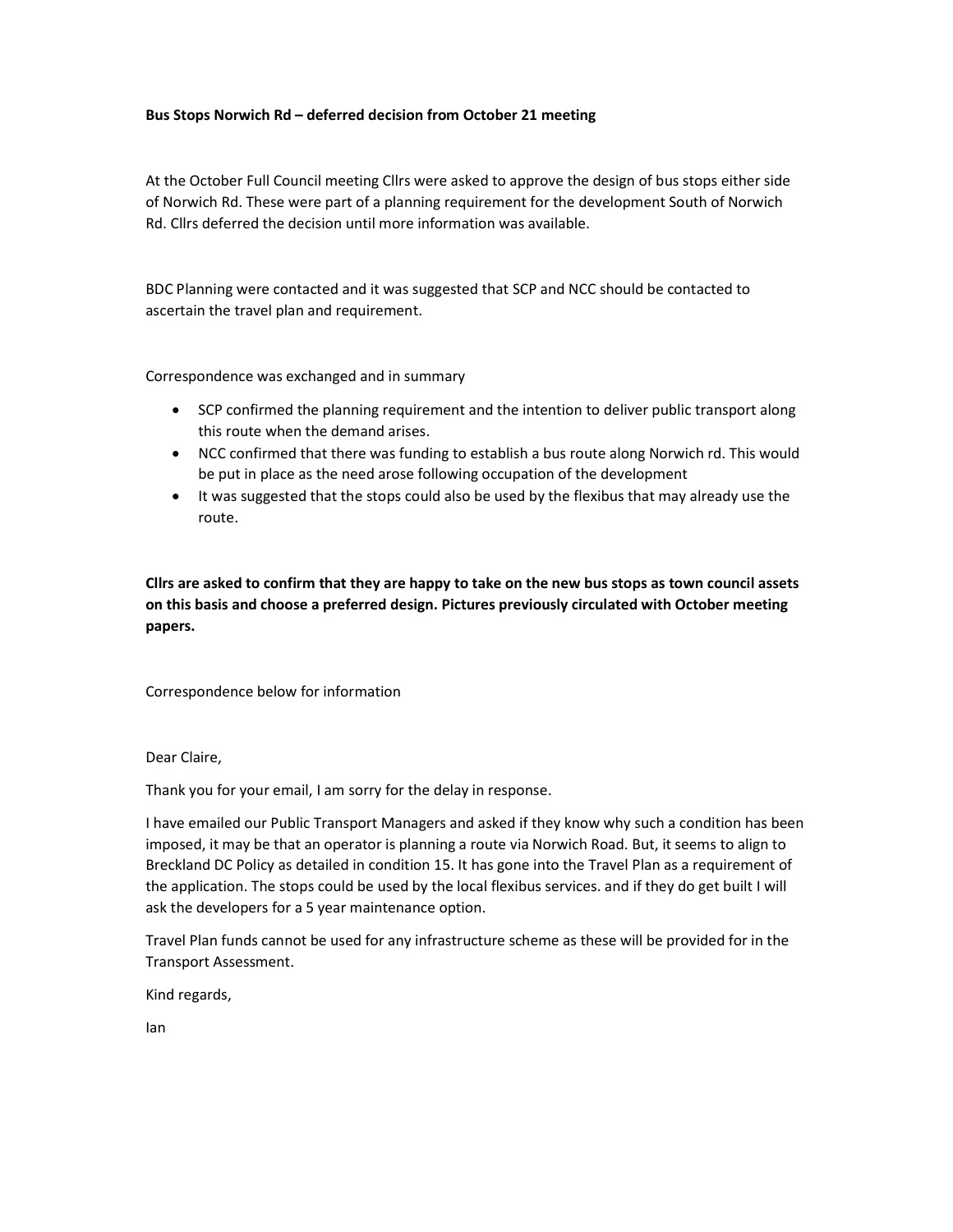# Ian Dinmore,

# Residential Travel Plans Officer

# Major and Estate Development Team

Tel: Direct: 01603 224248 Dept.0344 800 8020 | Mobile: 07538 461913



Hi Claire,

Please see the response from our Passenger Transport Manager below.

I hope this helps.

Kind regards,

Ian

Ian Dinmore,

# Residential Travel Plans Officer

Major and Estate Development Team

Tel: Direct: 01603 224248 Dept.0344 800 8020 | Mobile: 07538 461913



Please note that my working days are usually Mondays, Wednesdays and Fridays from 0800- 1430 if it is an urgent matter please call 07538 461913.

From: Stringfellow, Martin <martin.Stringfellow@norfolk.gov.uk> Sent: 28 October 2021 11:44 To: Dinmore, Ian <ian.dinmore@norfolk.gov.uk>; Asplin, Sean <sean.asplin@norfolk.gov.uk> Subject: RE: Swaffham Development

Hi Ian,

There is funding for bus provision along Norwich Road hence the need for infrastructure.

Regards

Martin

## Martin Stringfellow, Passenger Transport Manager

Travel & Transport Tel: 01603 224354

County Hall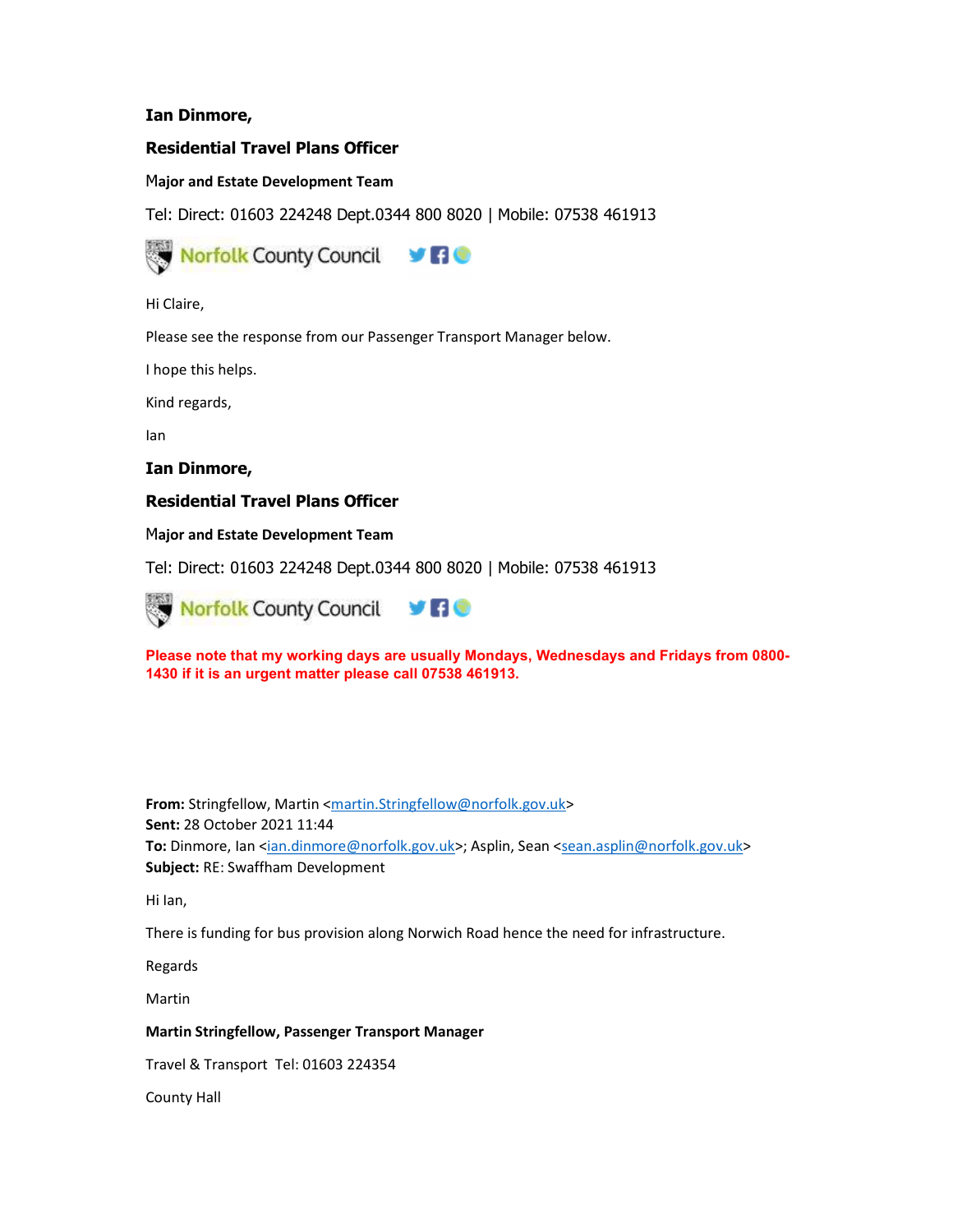Hi Claire,

The bus stops are part of the S278 condition appended to the outline planning permission (attached) and are intended to be delivered through planning when the demand arises.

It seems that a few people are on leave that would be able to provide an update, but Sean Asplin at Norfolk CC is probably best to speak to, I believe he's back tomorrow:-

Sean Asplin, Passenger Transport Manager Travel & Transport Services Tel: 01603 224361 sean.asplin@norfolk.gov.uk

Regards Liam Bessell Senior Transport Planner On behalf of



From: Deputy Clerk | Swaffham Town Council <deputyclerk@swaffhamtowncouncil.gov.uk> Sent: 25 October 2021 16:24 To: info <info@scptransport.co.uk>; ian.dinmore@norfolk.gov.uk Subject: FW: Land South of Norwich Rd

Good Afternoon

Swaffham Town Council has been asked to comment on the installation of bus stops on Norwich Rd as it is likely that these will be passed to the town council to look after them. The bus stops are a condition of application 3PL/2015/0917/O. I am concerned that there is no bus service along this route at the moment.

I queried this with the planning officer and was advised to contact SCP and NCC. SCP, as you have been appointed as the travel plan co-ordinator, and NCC sustainable travel plan officer Mr Dinmore to ascertain if a bus route will be instated along this route. Please could you confirm if this is the case or if the bus stops are not required. If you have any queries please contact me. I have copied the correspondence with planning below for your information.

Regards

Claire Smith

DeputyTown Clerk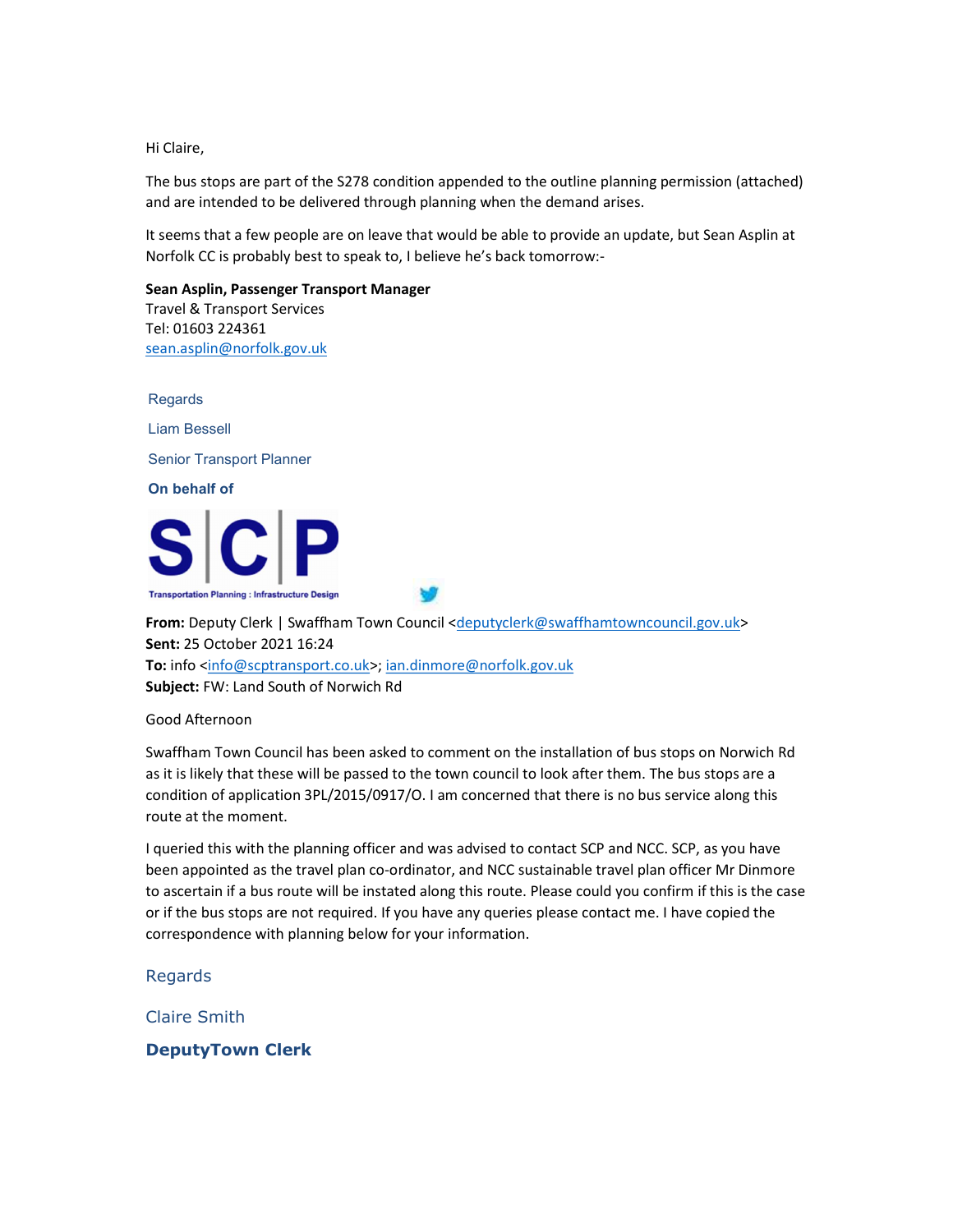

Swaffham Town Council, Town Hall, 4 London Street, Swaffham, Norfolk, PE37 7DQ

Tel 01760 722922 www.swaffhamtowncouncil.gov.uk

### Email disclaimer:

The information contained in this email is confidential and intended only for the person or organisation to which it is addressed. If you have received it by mistake, please disregard and notify the sender immediately. Unauthorised disclosure or use of such information may be a breach of legislation or confidentiality and the content may be legally privileged. Any improper dissemination, forwarding, printing, or copying of this email is strictly prohibited. Emails sent from and received by employees of Swaffham Town Council may be monitored. They may also be disclosed to other people under legislation, particularly the Freedom of Information Act 2000, GDPR, the Data Protection Act 2018 and the Environmental Information Regulations 2004. If you have contacted the Council for a service any personal data you share will be used to help you access its services, or to answer your enquiry in line with our Privacy Policy. For full details of your rights please visit our website at www.swaffhamtowncouncil.gov.uk Unless this email relates to Swaffham Town Council business it will be regarded by the Council as personal and will not be authorised by or sent on behalf of the Council.

From: Hunter, Fiona <Fiona.Hunter@breckland.gov.uk> Sent: 12 October 2021 10:52 To: Deputy Clerk | Swaffham Town Council <deputyclerk@swaffhamtowncouncil.gov.uk> Cc: Wickerson, David <David.Wickerson@breckland.gov.uk>; Colman, Ed <Ed.Colman@breckland.gov.uk>; Town Clerk | Swaffham Town Council <townclerk@swaffhamtowncouncil.gov.uk>; Cllr J Anscombe <cllranscombe.swaffhamtc@gmail.com> Subject: RE: Land South of Norwich Rd

Hi Claire,

## 3PL/2015/0917/O

I am not aware there is bus service which currently travels via Norwich Road.

Outline condition 15 requires the developer to submit an Off-Site Highway Improvement Scheme including a bus stop and shelter along the south of Norwich Road at a point along the application site frontage, and a bus stop and shelter along the north side of Norwich Road, together with timetable and mechanisms for delivery.

The Highways consultation on  $16<sup>th</sup>$  September 2019 advised that "In our previous response a contribution to a bus service was required. However it is now unlikely that a bus service will enter the site and will remain on Norwich Road and so therefore bus stops with shelters and a crossing facility connecting the two stops will be required in lieu of the contribution to a bus service.". I therefore assumed there would be a bus service in the future at the time of decision.

Outline condition 16 requires an Interim Travel Plan to be submitted prior to the laying of foundations and shall be implemented prior to first occupation. It then goes onto to require a Full Travel Plan to be submitted within one year of the first occupation. The first part of this condition has been approved under approval of details permission 3DC/2021/0129/DOC. The approved document states that SCP have been appointed as the Travel Plan Co-ordinator for the development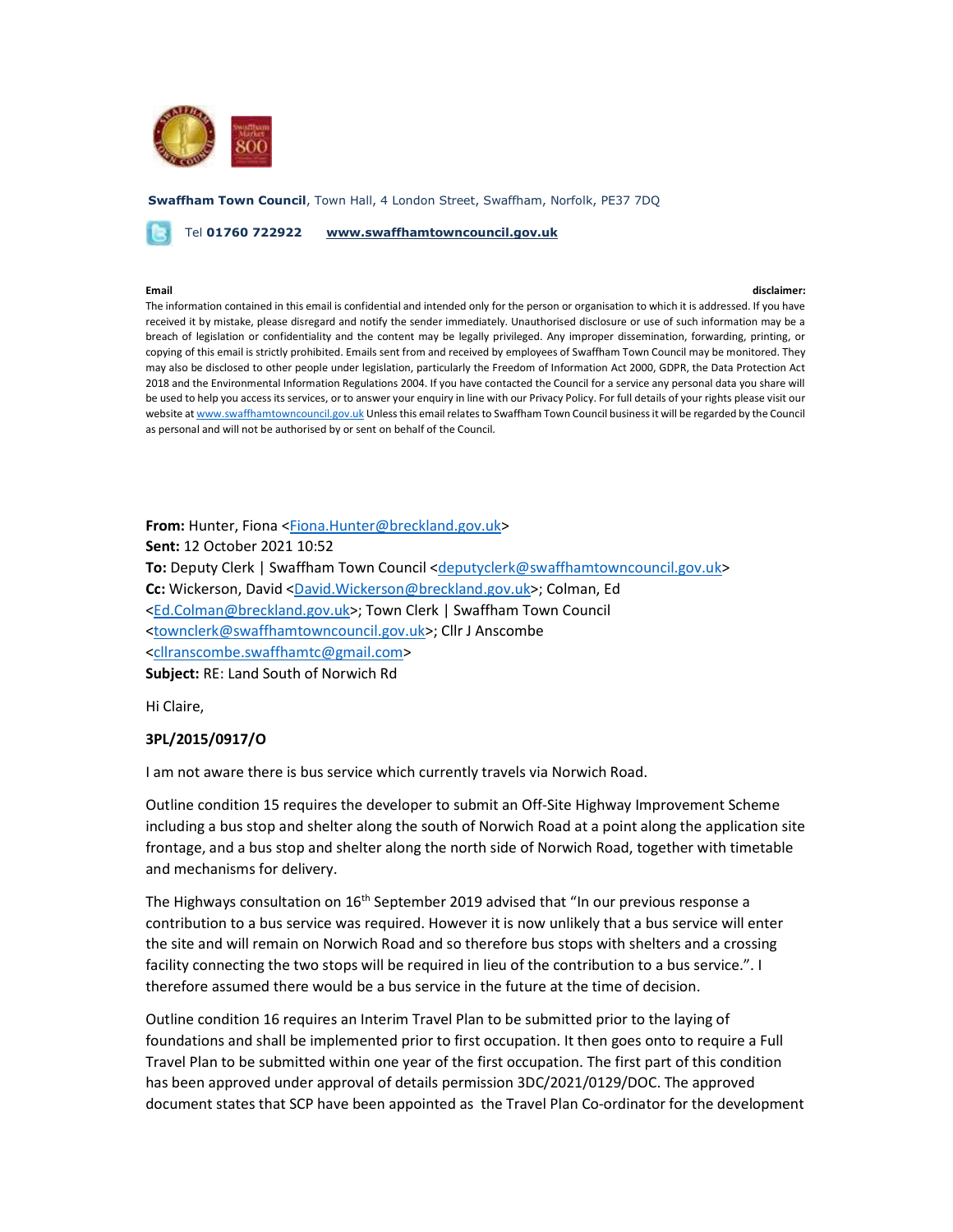and will act as the main contact for the travel plan and will be responsible for implementing measures, maintaining a database and monitoring the effects of implementation. You could therefore contact SCP via info@scptransport.co.uk to ascertain whether there is a bus service you are not aware of existing or coming. It may be the case that a bus service will be feasible when a certain amount of the development is occupied and you could ask them whether they will be making these enquires. I also suggest you contact the Norfolk county Council Sustainable Travel Plan Officer via ian.dinmore@norfolk.gov.uk, as they are likely actively in conversation with the bus service providers.

In the event that no bus service is expected at any point then the Council would consider an application to remove the bus stop and shelter requirement, but the consent as currently granted require the developer to deliver the bus stop and shelter and not doing so would be breach of condition.

## Kind regards,

J

Fiona Hunter BArch MA MRTPI | Principal Development Management Planner | Breckland Council M: 07901 861825 W: www.breckland.gov.uk



From: Deputy Clerk | Swaffham Town Council <deputyclerk@swaffhamtowncouncil.gov.uk> Sent: 12 October 2021 09:55 To: Hunter, Fiona <Fiona.Hunter@breckland.gov.uk> Cc: Wickerson, David <David.Wickerson@breckland.gov.uk>; Colman, Ed <Ed.Colman@breckland.gov.uk>; Town Clerk | Swaffham Town Council <townclerk@swaffhamtowncouncil.gov.uk>; Cllr J Anscombe <cllranscombe.swaffhamtc@gmail.com> Subject: FW: Land South of Norwich Rd

## Hi Fiona

 Last night at our Town Council meeting it was resolved not to move forward with choosing a bus stop design until we have Breckland advice regarding the relevancy of the planning condition. Please could you respond to my previous emails. At the moment if the bus shelters were to be placed there,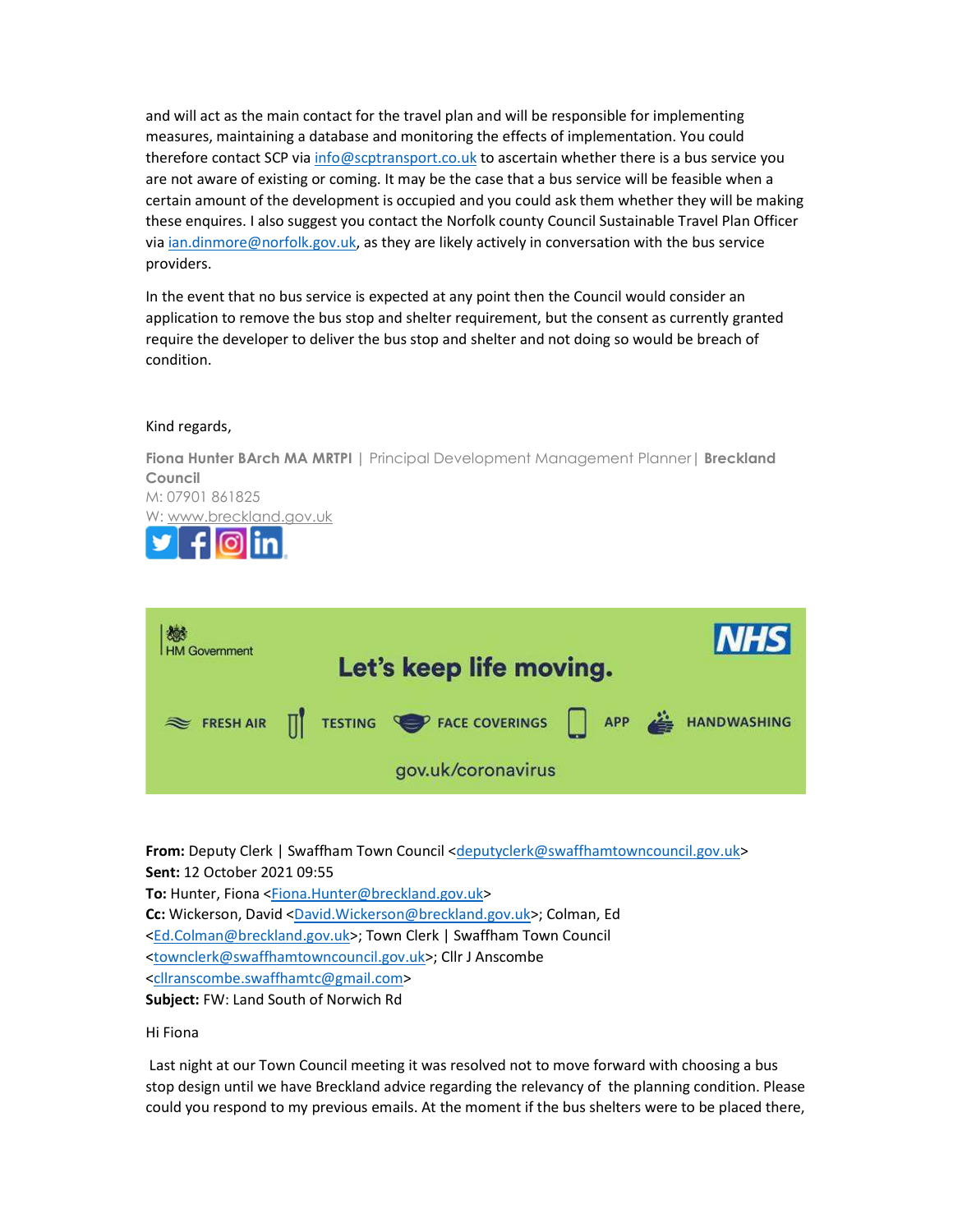the Town Council would not take over the maintenance and upkeep as they do not see a need for the stops.

Kind Regards

Claire Smith

## DeputyTown Clerk



Swaffham Town Council, Town Hall, 4 London Street, Swaffham, Norfolk, PE37 7DQ

Tel 01760 722922 www.swaffhamtowncouncil.gov.uk

### Email disclaimer:

The information contained in this email is confidential and intended only for the person or organisation to which it is addressed. If you have received it by mistake, please disregard and notify the sender immediately. Unauthorised disclosure or use of such information may be a breach of legislation or confidentiality and the content may be legally privileged. Any improper dissemination, forwarding, printing, or copying of this email is strictly prohibited. Emails sent from and received by employees of Swaffham Town Council may be monitored. They may also be disclosed to other people under legislation, particularly the Freedom of Information Act 2000, GDPR, the Data Protection Act 2018 and the Environmental Information Regulations 2004. If you have contacted the Council for a service any personal data you share will be used to help you access its services, or to answer your enquiry in line with our Privacy Policy. For full details of your rights please visit our website at www.swaffhamtowncouncil.gov.uk Unless this email relates to Swaffham Town Council business it will be regarded by the Council as personal and will not be authorised by or sent on behalf of the Council.

From: Deputy Clerk | Swaffham Town Council Sent: 11 October 2021 12:36 To: fiona.hunter@breckland.gov.uk Subject: FW: Land South of Norwich Rd

## Hi Fiona

 We have our Town Council meeting this evening do you have an update on whether the bus shelters are needed or not?

## Regards

Claire Smith

## DeputyTown Clerk



Swaffham Town Council, Town Hall, 4 London Street, Swaffham, Norfolk, PE37 7DQ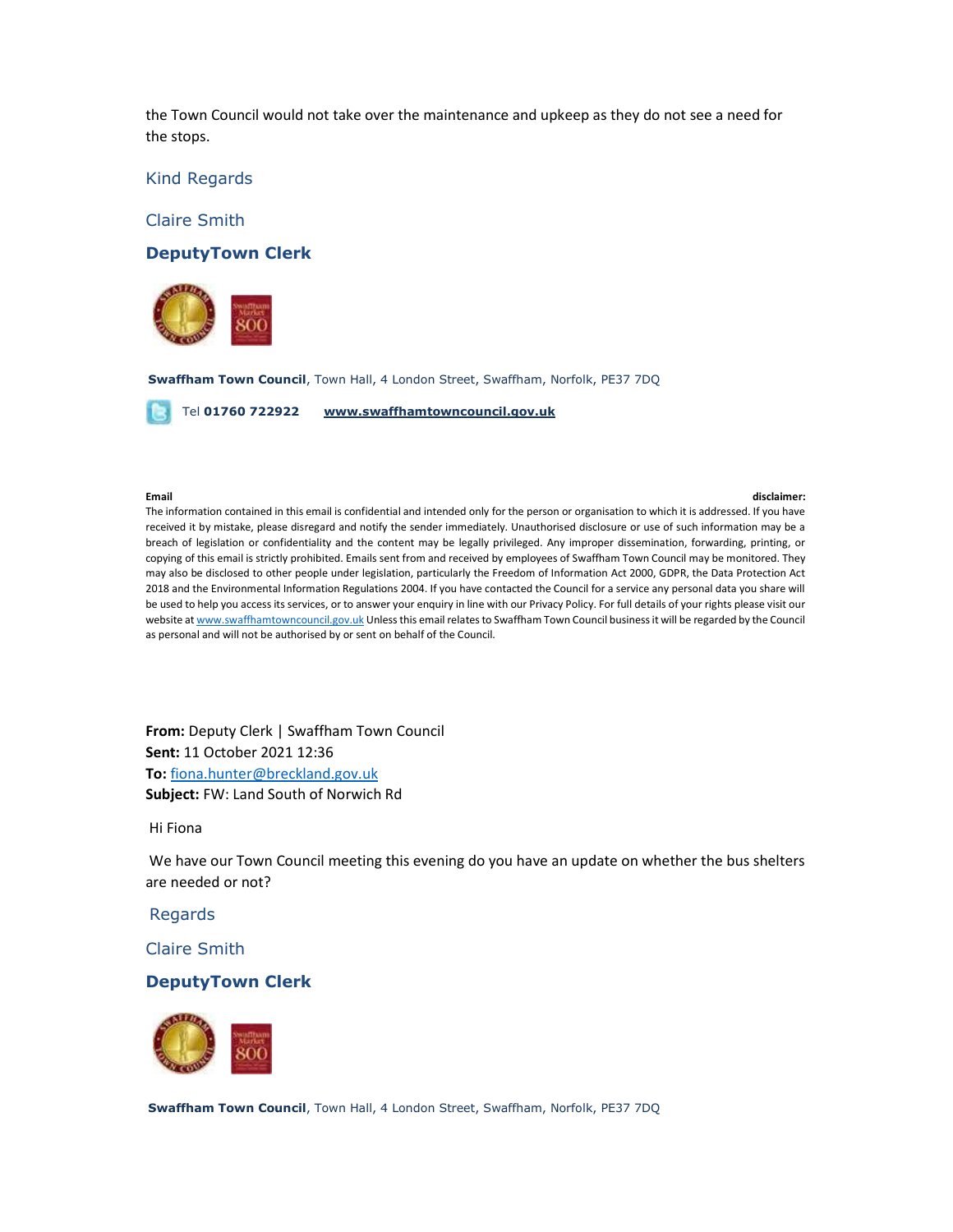## Tel 01760 722922 www.swaffhamtowncouncil.gov.uk

### Email disclaimer:

The information contained in this email is confidential and intended only for the person or organisation to which it is addressed. If you have received it by mistake, please disregard and notify the sender immediately. Unauthorised disclosure or use of such information may be a breach of legislation or confidentiality and the content may be legally privileged. Any improper dissemination, forwarding, printing, or copying of this email is strictly prohibited. Emails sent from and received by employees of Swaffham Town Council may be monitored. They may also be disclosed to other people under legislation, particularly the Freedom of Information Act 2000, GDPR, the Data Protection Act 2018 and the Environmental Information Regulations 2004. If you have contacted the Council for a service any personal data you share will be used to help you access its services, or to answer your enquiry in line with our Privacy Policy. For full details of your rights please visit our website at www.swaffhamtowncouncil.gov.uk Unless this email relates to Swaffham Town Council business it will be regarded by the Council as personal and will not be authorised by or sent on behalf of the Council.

From: Deputy Clerk | Swaffham Town Council Sent: 07 October 2021 11:10 To: fiona.hunter@breckland.gov.uk Subject: Land South of Norwich Rd

Hi Fiona

We have been asked to choose a bus stop design for the BDW development, as I think it was expected the town council would then look after any street furniture put in. I understand this is in condition 15 of the outline planning permission.

However I have a couple of questions, I believe there are no bus routes along Norwich Rd. if this is the case it seems incongruous that we place a bus shelter there, please could we have your advice.

## Regards

Claire Smith

## DeputyTown Clerk



Swaffham Town Council, Town Hall, 4 London Street, Swaffham, Norfolk, PE37 7DQ

Tel 01760 722922 www.swaffhamtowncouncil.gov.uk